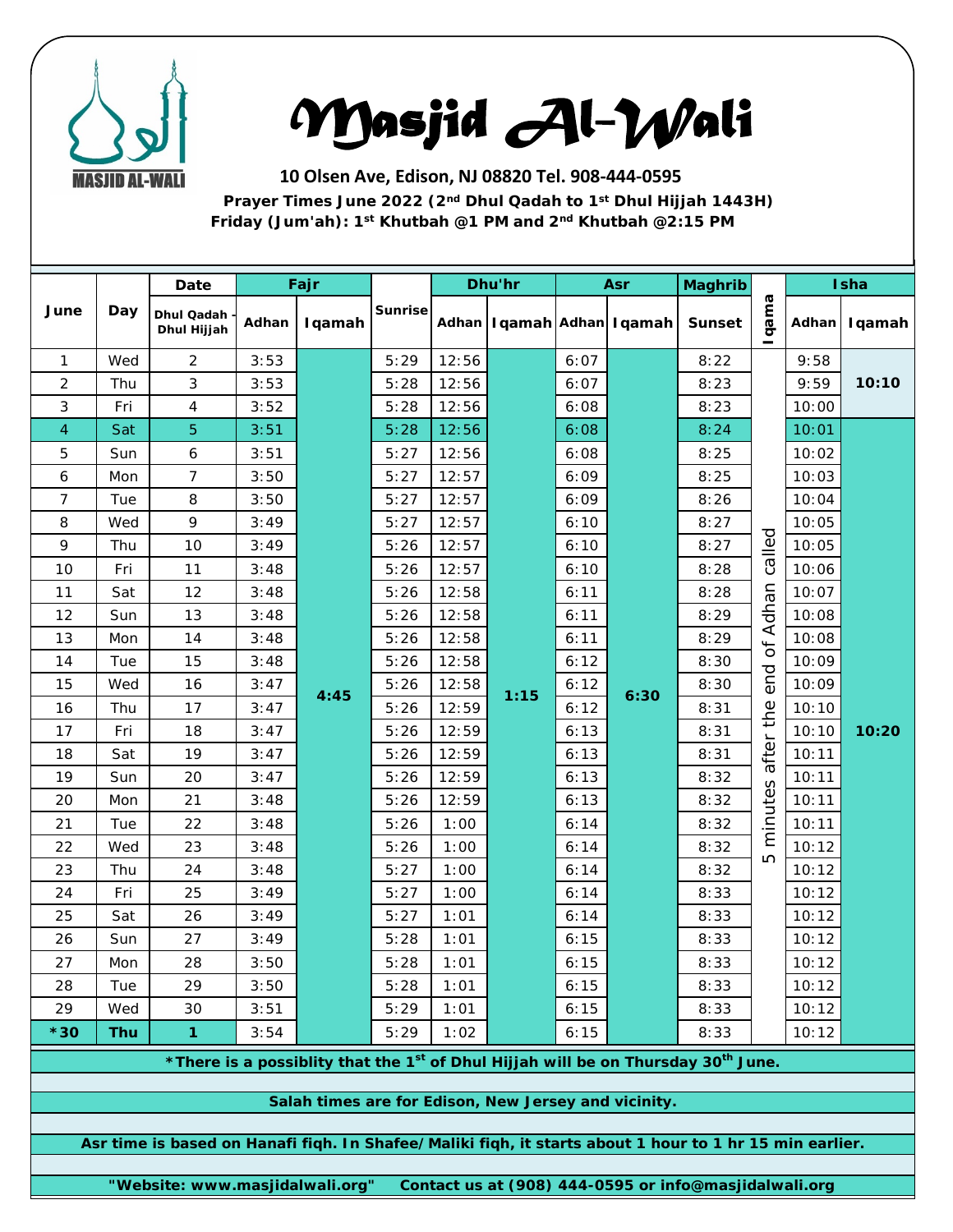

## *Masjid Al-Wali*

**10 Olsen Ave, Edison, NJ 08820 Tel. 908-444-0595 Prayer Times July 2022 (2nd Dhul Hijjah 1443H to 2nd Muharram 1444H) Friday (Jum'ah): 1st Khutbah @1 PM and 2nd Khutbah @2:15 PM**

|                                                                                                                                                                                                     | Day | Date                    |       | Fajr   |                | Dhu'hr |      | Asr  |                                   | <b>Maghrib</b> |                                                                     | Isha  |        |
|-----------------------------------------------------------------------------------------------------------------------------------------------------------------------------------------------------|-----|-------------------------|-------|--------|----------------|--------|------|------|-----------------------------------|----------------|---------------------------------------------------------------------|-------|--------|
| July                                                                                                                                                                                                |     | Dhul Hijjah<br>Muharram | Adhan | Iqamah | <b>Sunrise</b> |        |      |      | Adhan   I qamah   Adhan   I qamah | <b>Sunset</b>  | qama                                                                | Adhan | Iqamah |
| $\mathbf{1}$                                                                                                                                                                                        | Fri | $\overline{2}$          | 3:52  |        | 5:30           | 1:02   |      | 6:15 |                                   | 8:33           |                                                                     | 10:11 |        |
| $\overline{2}$                                                                                                                                                                                      | Sat | 3                       | 3:53  |        | 5:30           | 1:02   |      | 6:15 |                                   | 8:33           |                                                                     | 10:11 | 10:20  |
| 3                                                                                                                                                                                                   | Sun | 4                       | 3:54  |        | 5:31           | 1:02   |      | 6:15 |                                   | 8:32           |                                                                     | 10:11 |        |
| 4                                                                                                                                                                                                   | Mon | 5                       | 3:54  |        | 5:31           | 1:02   |      | 6:15 |                                   | 8:32           |                                                                     | 10:10 |        |
| 5                                                                                                                                                                                                   | Tue | 6                       | 3:55  |        | 5:32           | 1:02   |      | 6:15 |                                   | 8:32           |                                                                     | 10:10 |        |
| 6                                                                                                                                                                                                   | Wed | $\overline{7}$          | 3:56  |        | 5:32           | 1:03   |      | 6:15 |                                   | 8:32           |                                                                     | 10:09 |        |
| 7                                                                                                                                                                                                   | Thu | 8                       | 3:57  |        | 5:33           | 1:03   |      | 6:15 |                                   | 8:32           |                                                                     | 10:09 |        |
| 8                                                                                                                                                                                                   | Fri | 9                       | 3:58  |        | 5:33           | 1:03   |      | 6:15 |                                   | 8:31           |                                                                     | 10:08 |        |
| 9                                                                                                                                                                                                   | Sat | 10                      | 3:59  |        | 5:34           | 1:03   |      | 6:15 |                                   | 8:31           | called<br>Adhan<br>$\sigma$<br>end<br>the<br>after<br>minutes<br>LO | 10:08 |        |
| 10                                                                                                                                                                                                  | Sun | 11                      | 4:00  |        | 5:35           | 1:03   |      | 6:15 |                                   | 8:30           |                                                                     | 10:07 |        |
| 11                                                                                                                                                                                                  | Mon | 12                      | 4:01  |        | 5:35           | 1:03   |      | 6:15 |                                   | 8:30           |                                                                     | 10:06 |        |
| 12                                                                                                                                                                                                  | Tue | 13                      | 4:02  |        | 5:36           | 1:04   | 1:15 | 6:14 |                                   | 8:30           |                                                                     | 10:05 |        |
| 13                                                                                                                                                                                                  | Wed | 14                      | 4:03  |        | 5:37           | 1:04   |      | 6:14 |                                   | 8:29           |                                                                     | 10:05 |        |
| 14                                                                                                                                                                                                  | Thu | 15                      | 4:04  |        | 5:38           | 1:04   |      | 6:14 |                                   | 8:29           |                                                                     | 10:04 |        |
| 15                                                                                                                                                                                                  | Fri | 16                      | 4:05  | 4:45   | 5:38           | 1:04   |      | 6:14 |                                   | 8:28           |                                                                     | 10:03 |        |
| 16                                                                                                                                                                                                  | Sat | 17                      | 4:06  |        | 5:39           | 1:04   |      | 6:13 | 6:30                              | 8:27           |                                                                     | 10:02 | 10:10  |
| 17                                                                                                                                                                                                  | Sun | 18                      | 4:07  |        | 5:40           | 1:04   |      | 6:13 |                                   | 8:27           |                                                                     | 10:01 |        |
| 18                                                                                                                                                                                                  | Mon | 19                      | 4:08  |        | 5:41           | 1:04   |      | 6:13 |                                   | 8:26           |                                                                     | 10:00 |        |
| 19                                                                                                                                                                                                  | Tue | 20                      | 4:09  |        | 5:42           | 1:04   |      | 6:13 |                                   | 8:26           |                                                                     | 9:59  |        |
| 20                                                                                                                                                                                                  | Wed | 21                      | 4:11  |        | 5:42           | 1:04   |      | 6:12 |                                   | 8:25           |                                                                     | 9:58  |        |
| 21                                                                                                                                                                                                  | Thu | 22                      | 4:12  |        | 5:43           | 1:04   |      | 6:12 |                                   | 8:24           |                                                                     | 9:57  |        |
| 22                                                                                                                                                                                                  | Fri | 23                      | 4:13  |        | 5:44           | 1:04   |      | 6:11 |                                   | 8:23           |                                                                     | 9:56  |        |
| 23                                                                                                                                                                                                  | Sat | 24                      | 4:14  |        | 5:45           | 1:04   |      | 6:11 |                                   | 8:23           |                                                                     | 9:55  |        |
| 24                                                                                                                                                                                                  | Sun | 25                      | 4:16  |        | 5:46           | 1:05   |      | 6:11 |                                   | 8:22           |                                                                     | 9:53  |        |
| 25                                                                                                                                                                                                  | Mon | 26                      | 4:17  |        | 5:47           | 1:05   |      | 6:10 |                                   | 8:21           |                                                                     | 9:52  |        |
| 26                                                                                                                                                                                                  | Tue | 27                      | 4:18  |        | 5:48           | 1:05   |      | 6:10 |                                   | 8:20           |                                                                     | 9:51  |        |
| 27                                                                                                                                                                                                  | Wed | 28                      | 4:20  |        | 5:49           | 1:05   |      | 6:09 |                                   | 8:19           |                                                                     | 9:50  |        |
| 28                                                                                                                                                                                                  | Thu | 29                      | 4:21  |        | 5:49           | 1:05   |      | 6:09 |                                   | 8:18           |                                                                     | 9:48  |        |
| 29                                                                                                                                                                                                  | Fri | 30                      | 4:22  |        | 5:50           | 1:05   |      | 6:08 |                                   | 8:17           |                                                                     | 9:47  |        |
| $*30$                                                                                                                                                                                               | Sat | $\mathbf{1}$            | 4:23  |        | 5:51           | 1:04   |      | 6:07 |                                   | 8:16           |                                                                     | 9:46  | 10:00  |
| 31                                                                                                                                                                                                  | Sun | $\overline{2}$          | 4:25  | 5:00   | 5:52           | 1:04   |      | 6:07 |                                   | 8:15           |                                                                     | 9:44  |        |
| *There is a possiblity that the 1st of Muharram will be on 30 <sup>th</sup> July.                                                                                                                   |     |                         |       |        |                |        |      |      |                                   |                |                                                                     |       |        |
| Salah times are for Edison, New Jersey and vicinity.                                                                                                                                                |     |                         |       |        |                |        |      |      |                                   |                |                                                                     |       |        |
|                                                                                                                                                                                                     |     |                         |       |        |                |        |      |      |                                   |                |                                                                     |       |        |
|                                                                                                                                                                                                     |     |                         |       |        |                |        |      |      |                                   |                |                                                                     |       |        |
| Asr time is based on Hanafi fiqh. In Shafee/Maliki fiqh, it starts about 1 hour to 1 hr 15 min earlier.<br>"Website: www.masjidalwali.org"<br>Contact us at (908) 444-0595 or info@masjidalwali.org |     |                         |       |        |                |        |      |      |                                   |                |                                                                     |       |        |